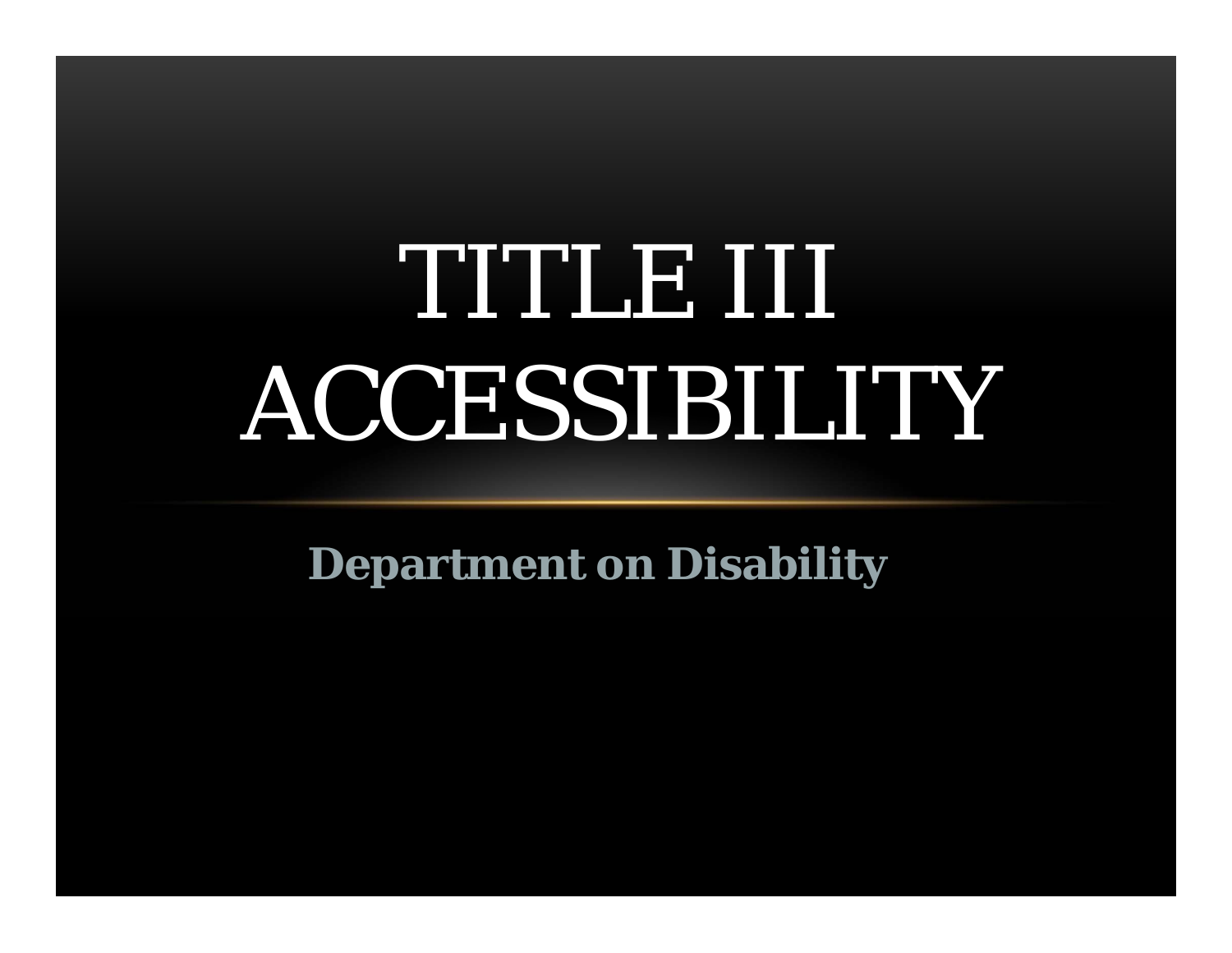#### **MY BUSINESS DOES NOT NEED TO BE COMPLIANT BECAUSE THE BUILDING IS OLD THEREFORE IS GRANDFATHERED**

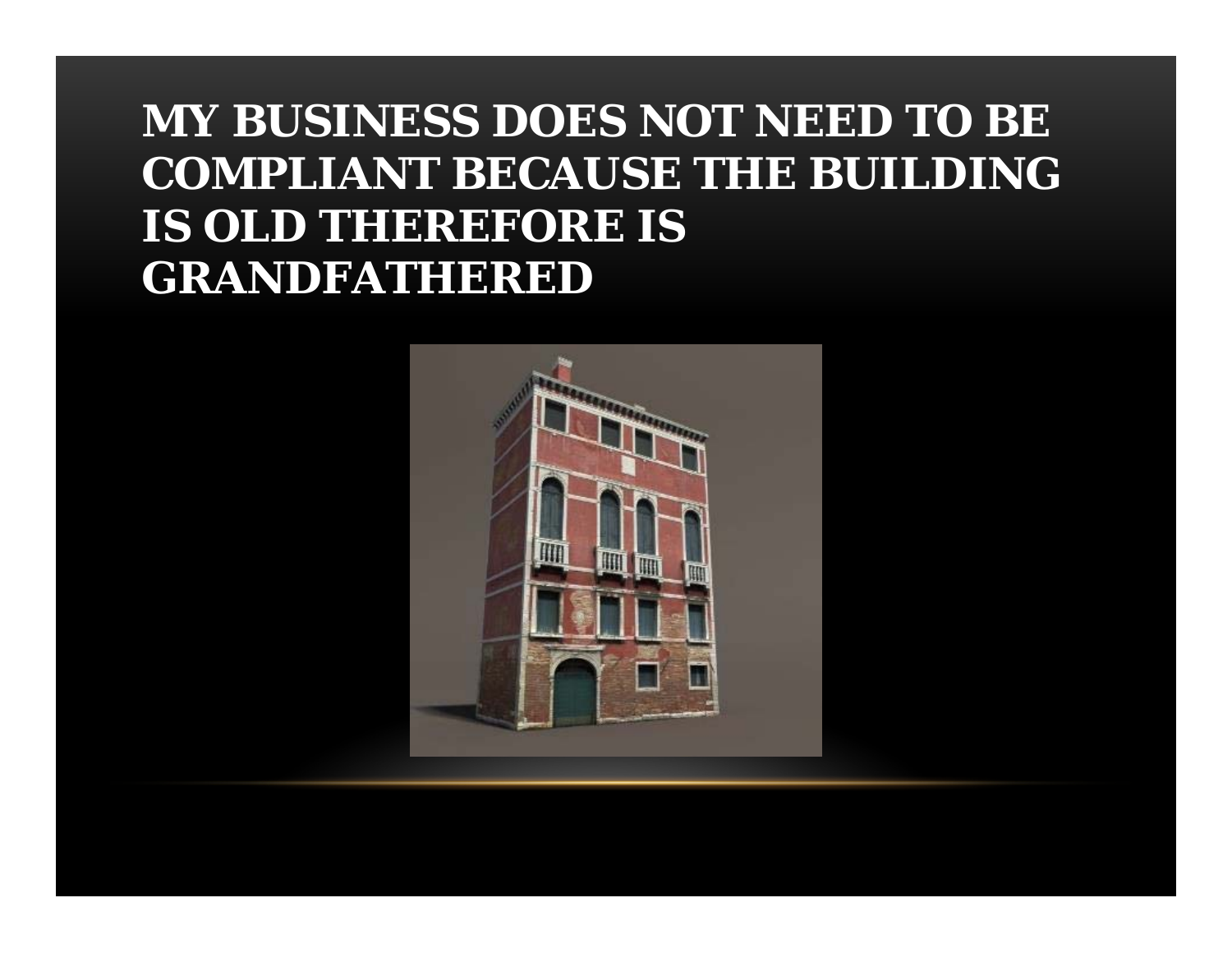#### **MY FACILITY WAS BUILT WITH A PERMIT AN SHOULD BE FINE**

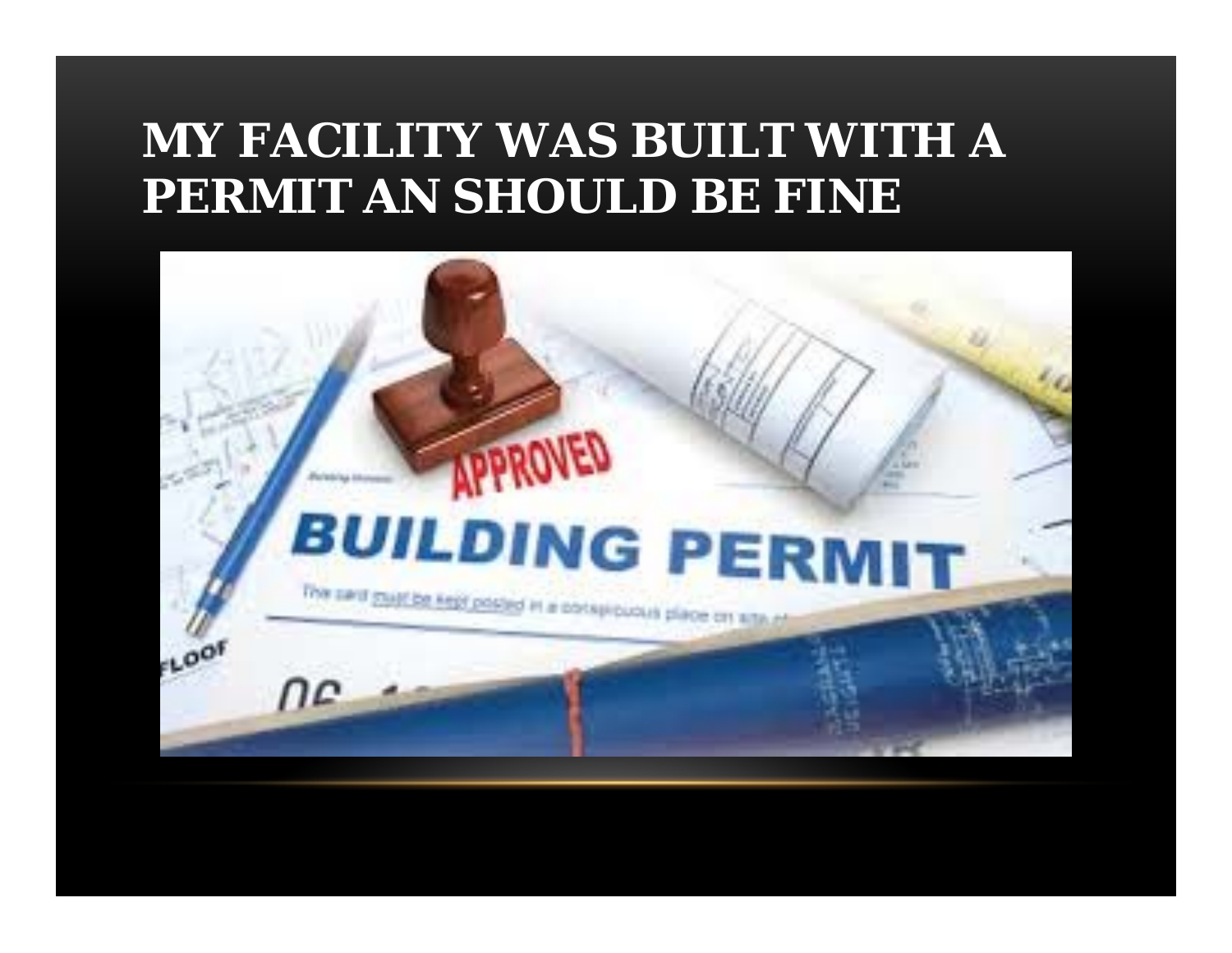#### **IF I COMPLY WITH THE CALIFORNIA ACESSIBILITY REQUIREMENTS, AM I IN COMPLIANCE WITH ADA**

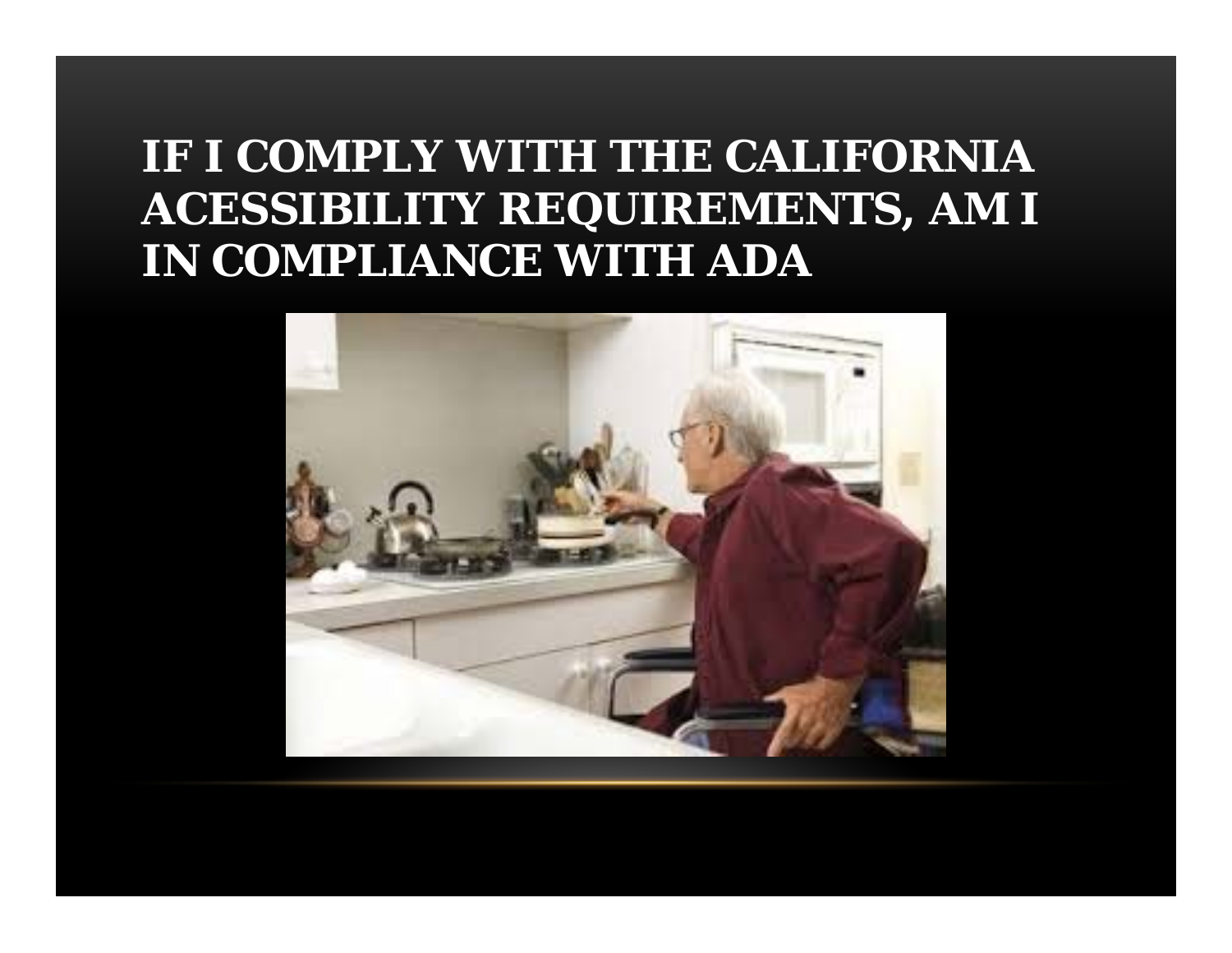## **I UNDERSTAND THAT A WAIVER FROM ACCESSIBILITY REQUIREMENTS MAY BE OBTAINED?**

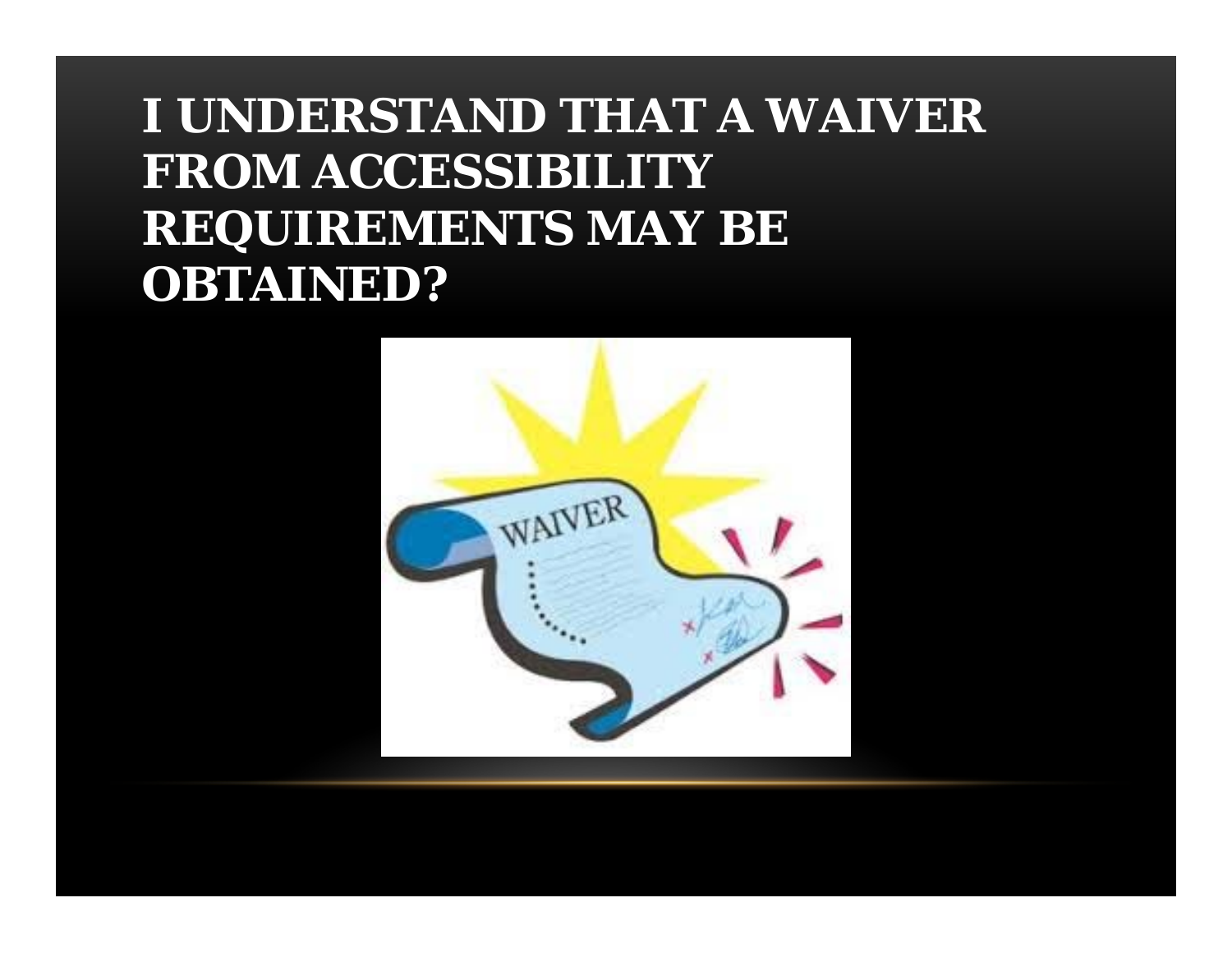## **I AM NOT OPEN TO THE PUBLIC, SO I AM NOT LIABLE FOR ACCESSIBILITY.**

#### **PUBLIC ACCOMMODATIONS**

#### ARE ANY PLACE WE ARE WHEN NOT AT HOME, WORK OR SCHOOL.

This includes, but is not limited to:

Parks



Medical

Offices



Hotels









**Retail Stores** & Malls

Public Transit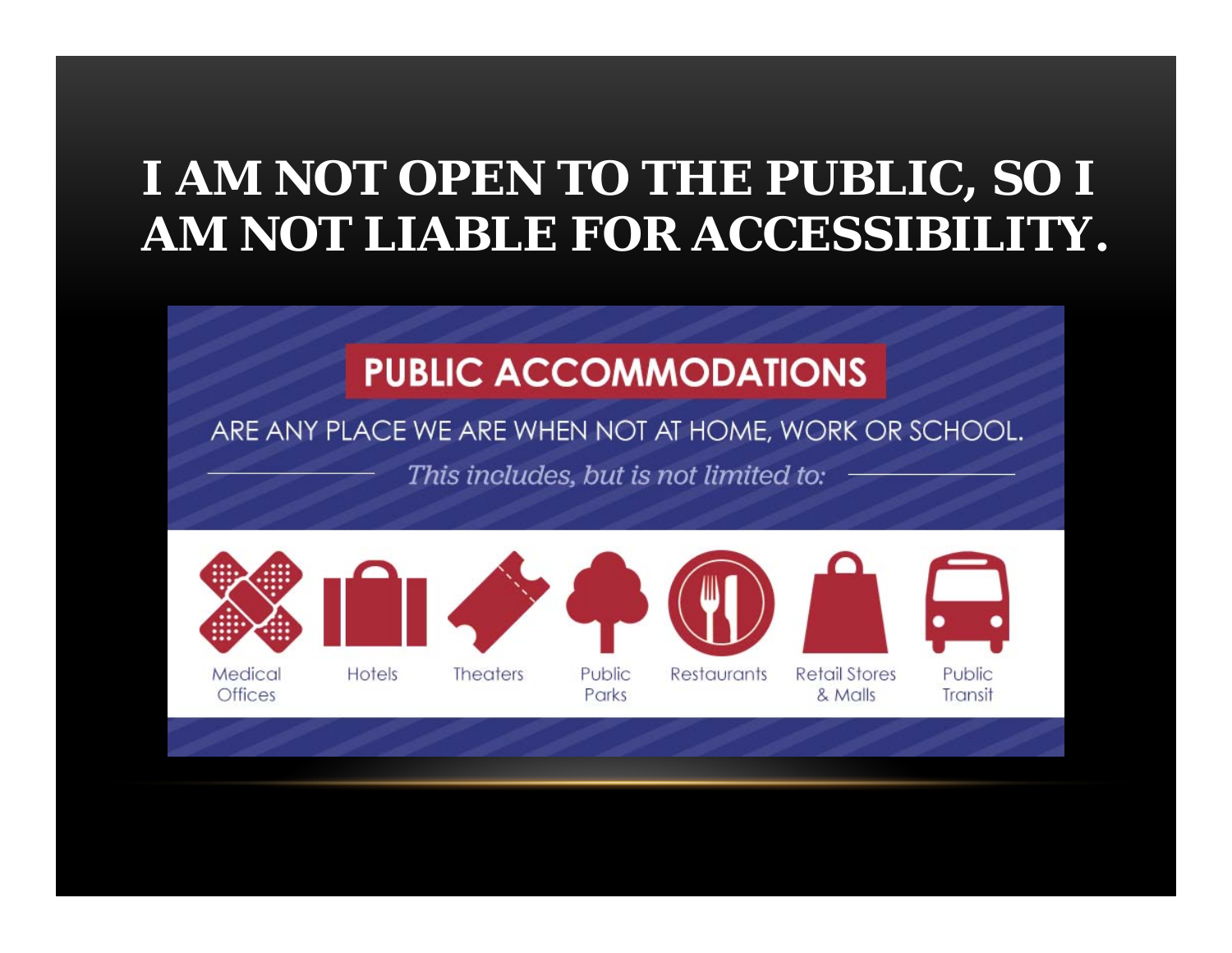#### **WHY SHOULD I COMPLY, NO ONE ELSE DOES. BESIDES, I CAN FIX THE ISSUES ONCE I GET SUED.**

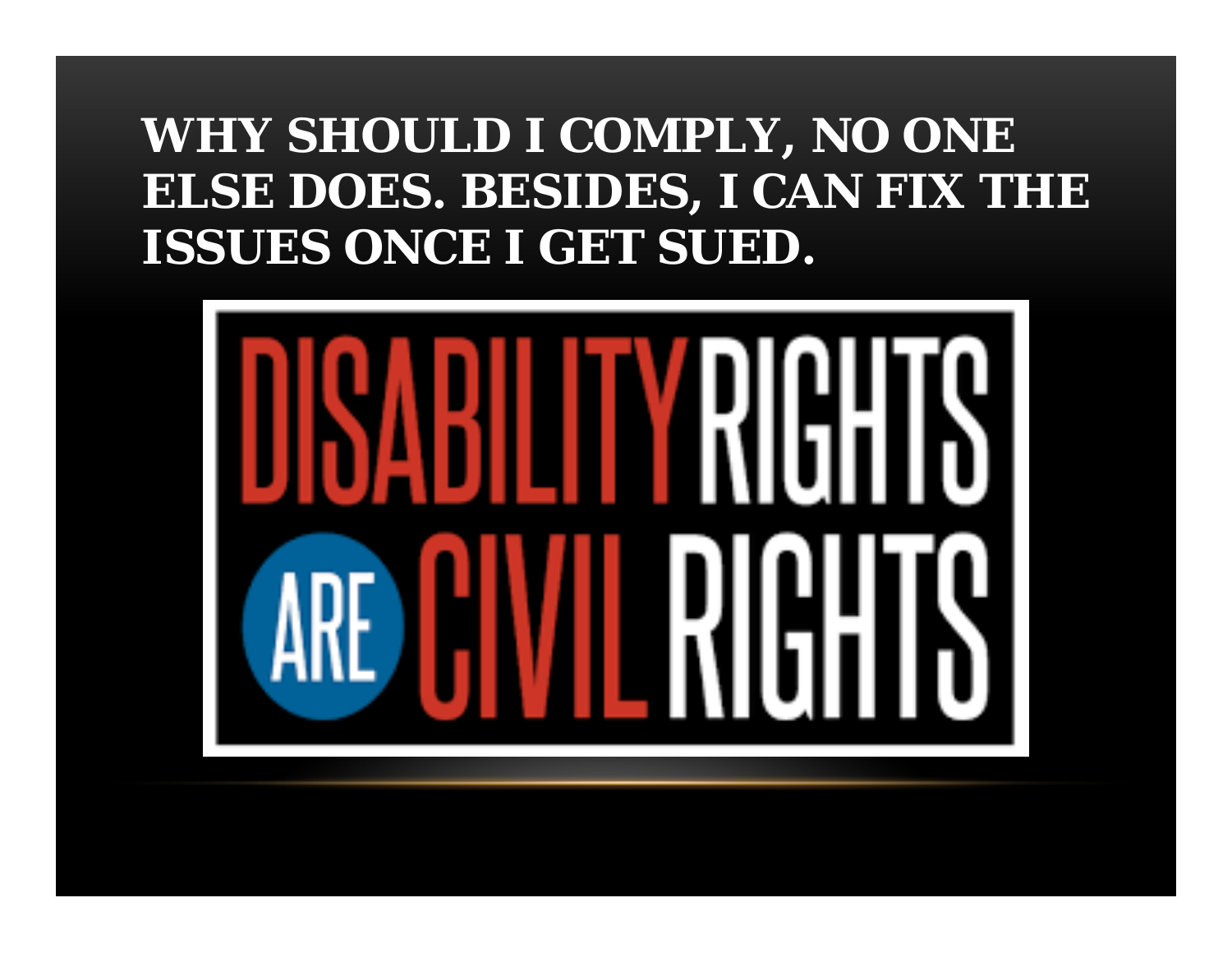## **I DO NOT OWN THE BUILDING, SO I AM NOT LIABLE FOR ACCESSIBILITY.**

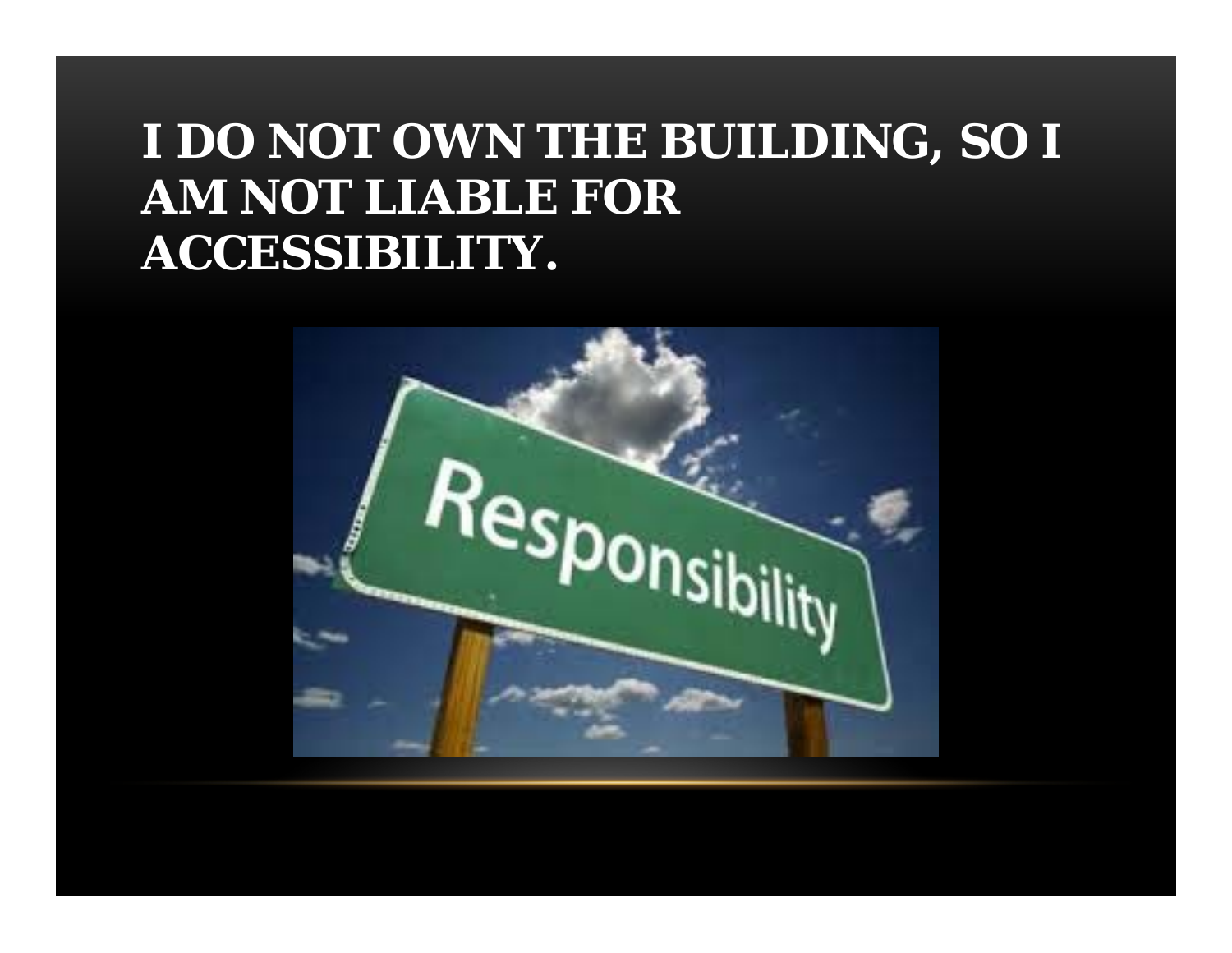## **A CONDOMINIUM (OR APARTMENT) DEVELOPMENT HAS TO COMPLY ONLY WITH CBC CHAPTER 11A.**

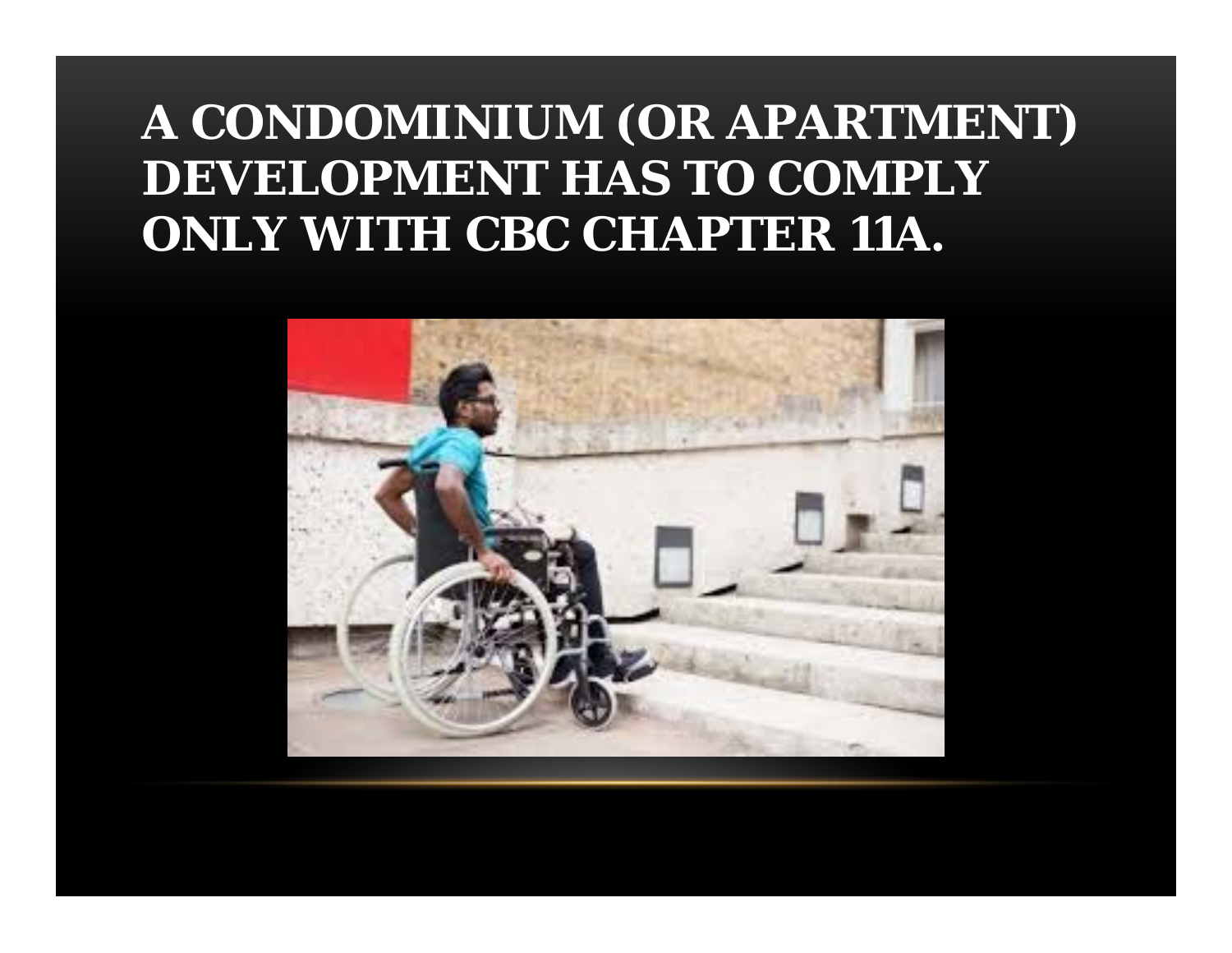#### **I DO NOT NEED TO PROVIDE ACCESS TO MY RENTAL OFFICE BECAUSE I DO NOT HAVE DISABLED TENANTS IN MY HOUSING FACILITY.**

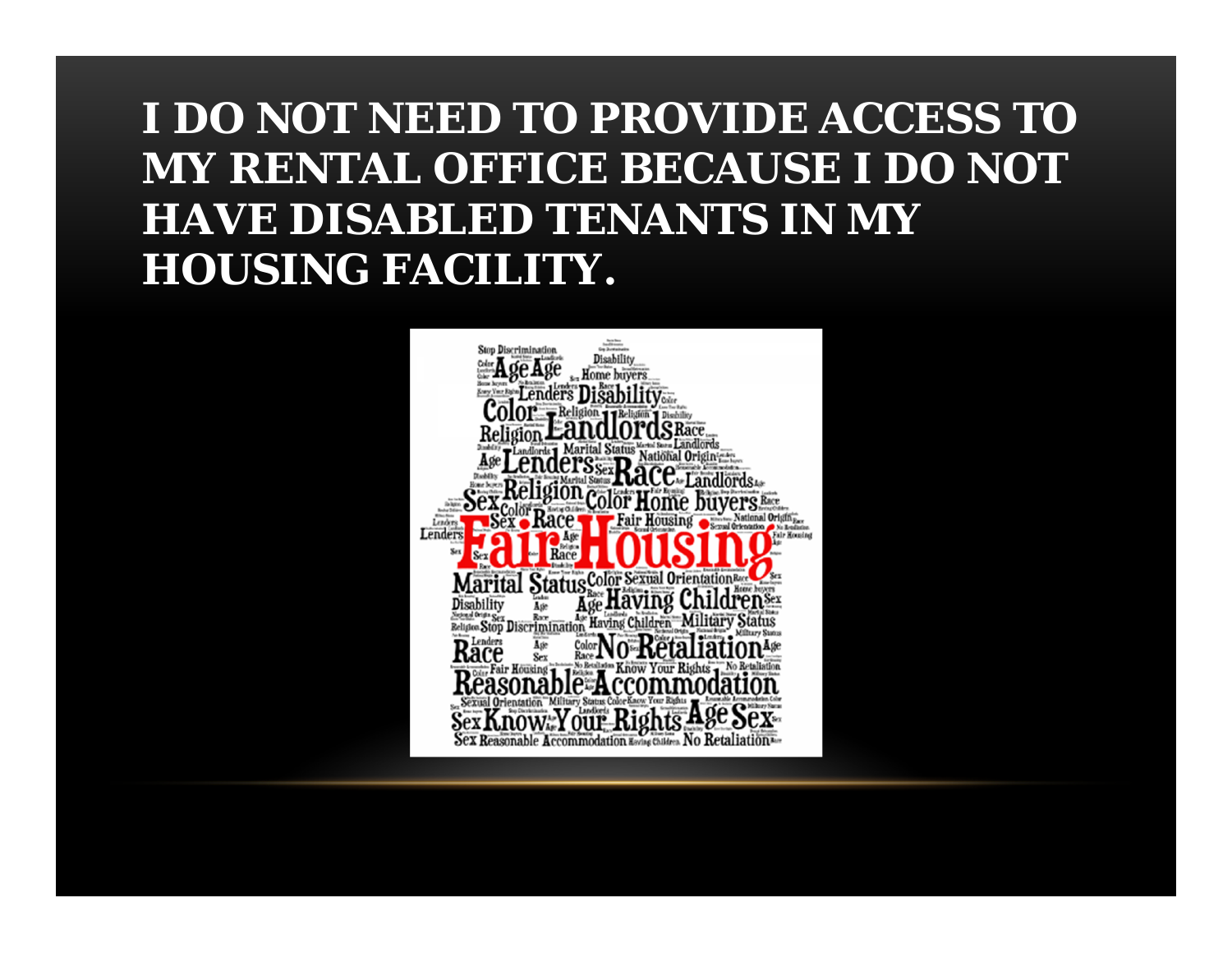#### **I HAVE ALREADY BEEN SUED SO I AM CLEAR.**

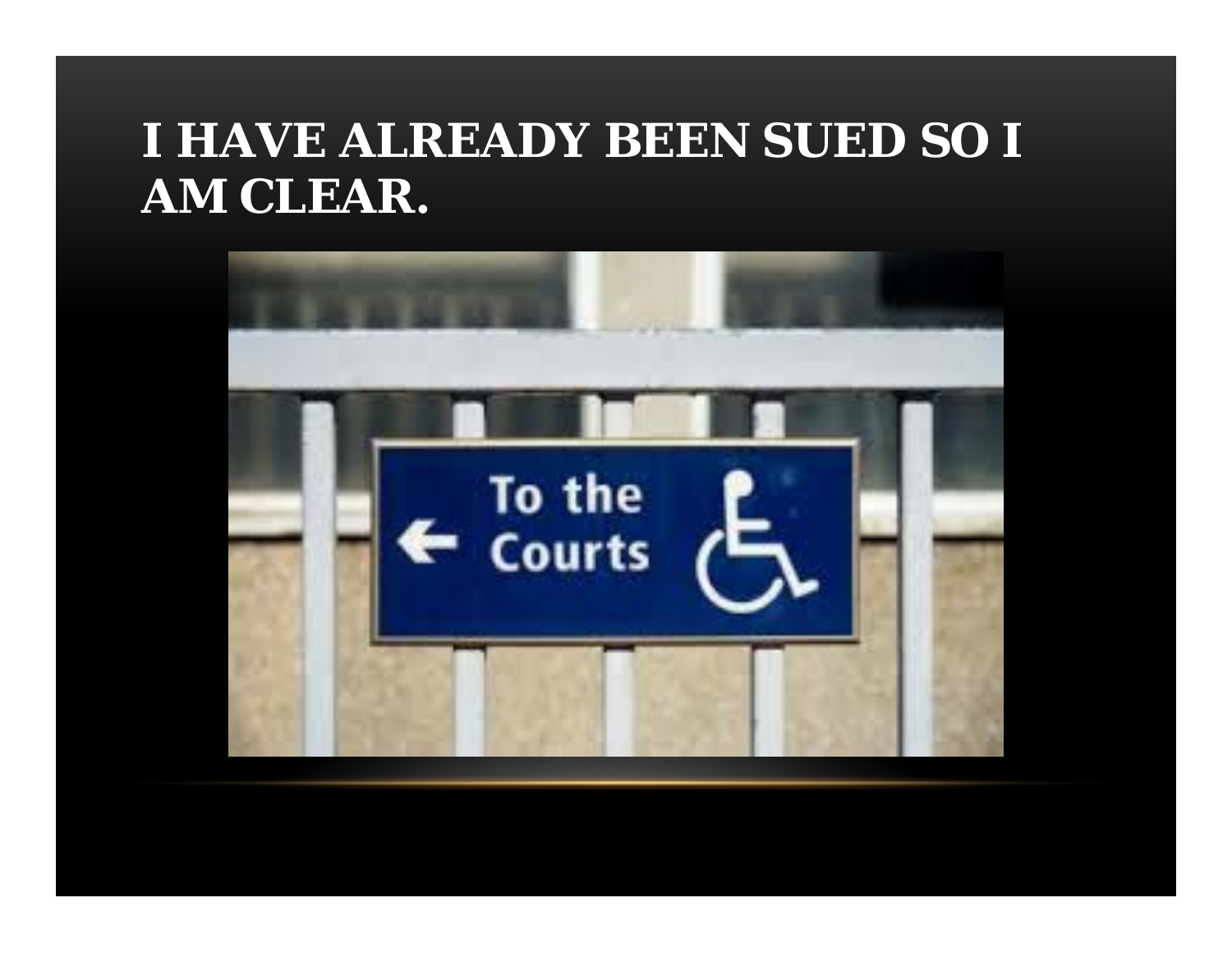## **FIXING MY BUSINESS WILL BE TOO EXPENSIVE, THEREFORE, I AM UNABLE TO DO ANYTHING TO REDUCE MY RISK.**

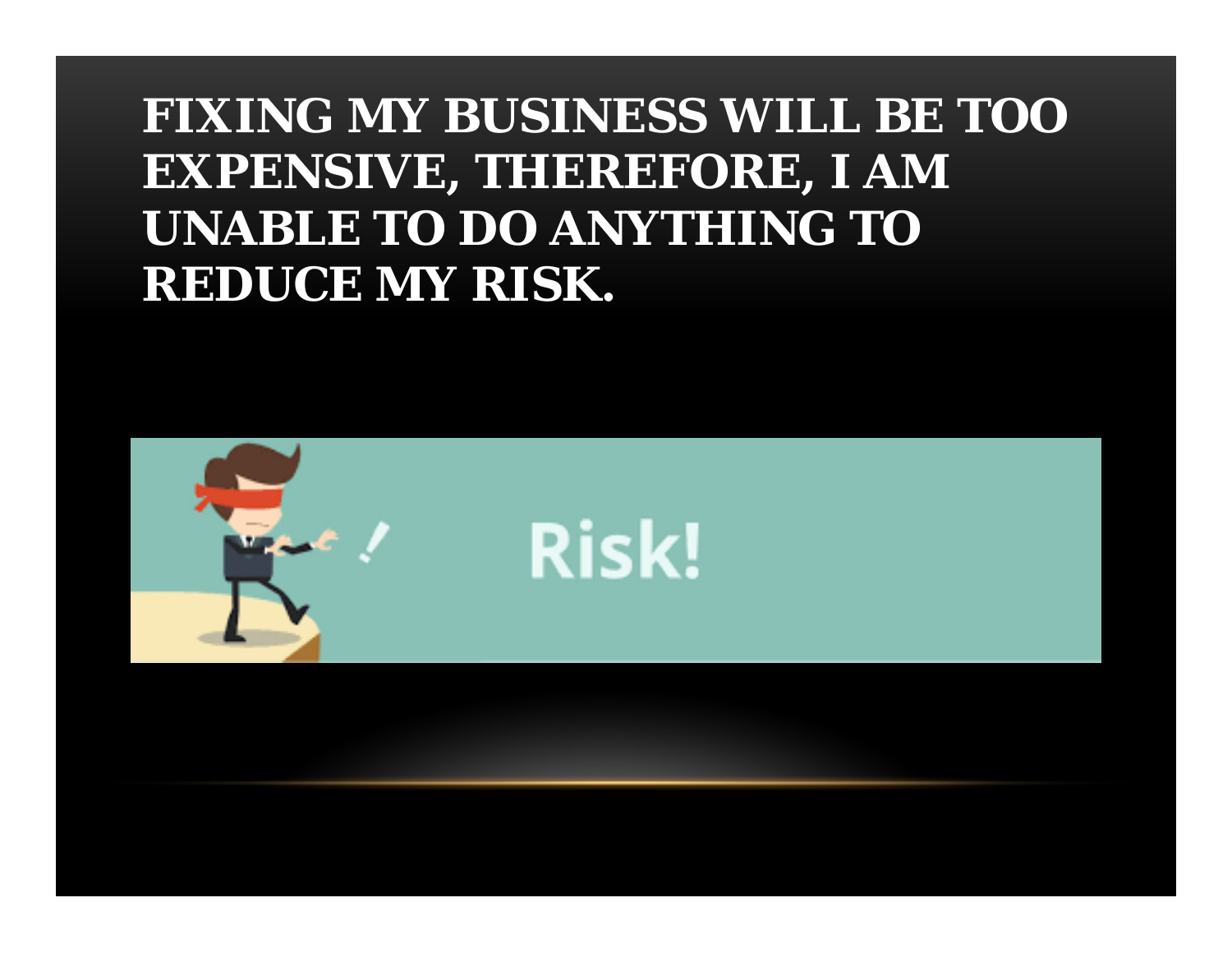#### **I AM DOING A SMALL TENANT IMPROVEMENT PROJECT, BUT I CANNOT AFFORD THE REQUIRED ACCESSIBILITY IMPROVEMENTS. CAN I CLAIM A HARDSHIP EXEMPTION?**

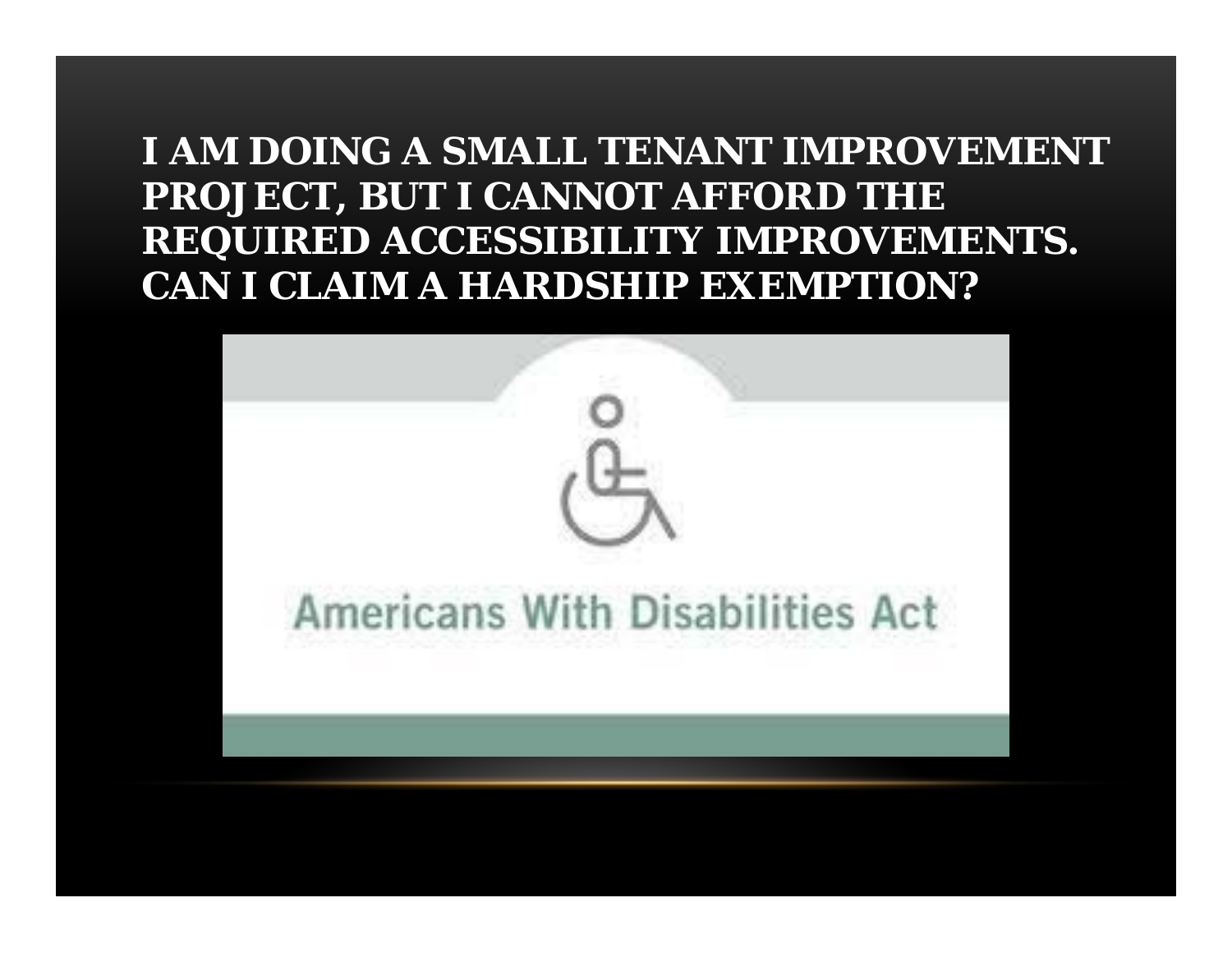## **THERE HAS NEVER BEEN A DISABLED PERSON IN MY STORE; THEREFORE, I SHOULD NOT HAVE TO MAKE MY FACILITY ACCESSIBLE.**

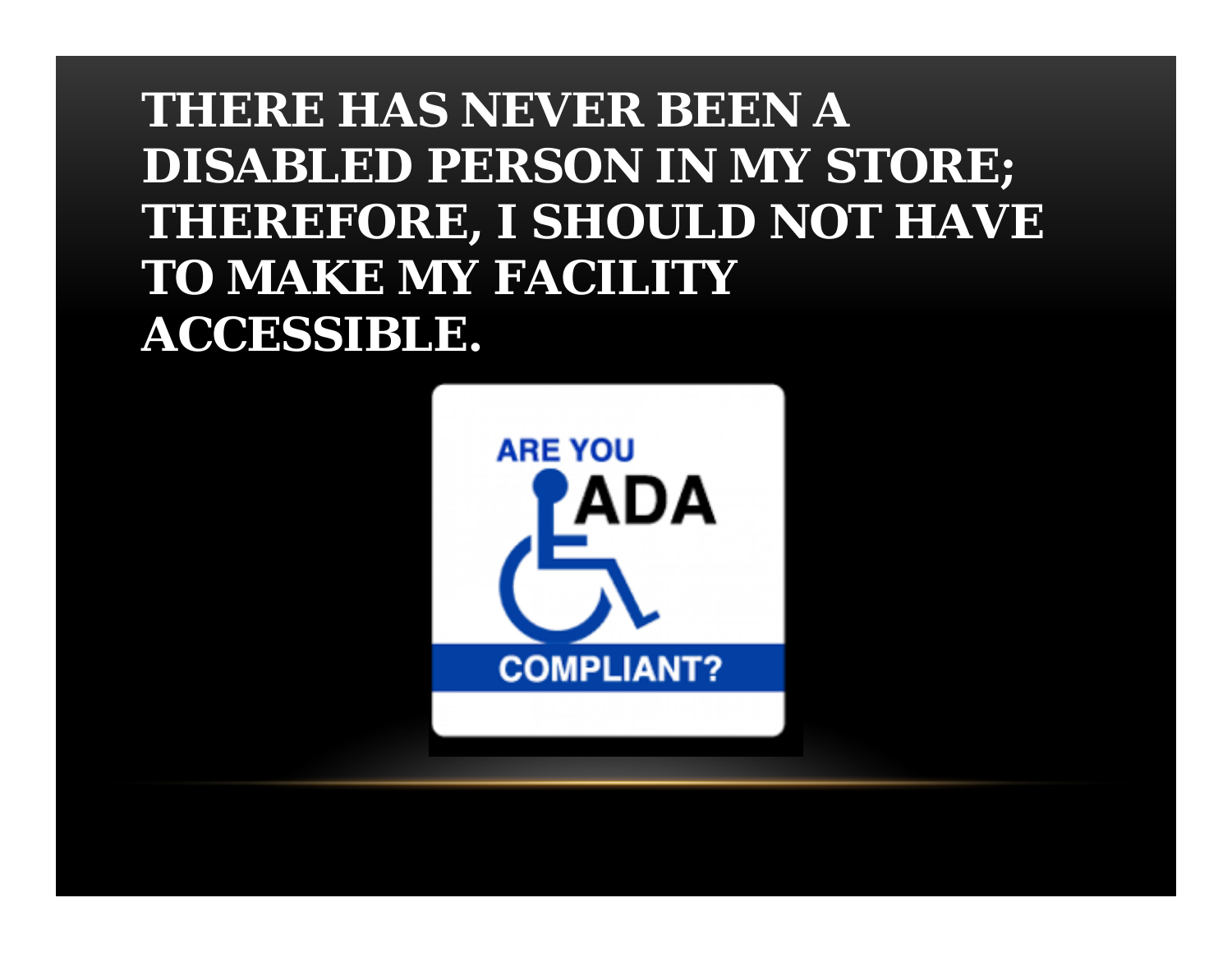## **I DO NOT NEED TO FIX IT BECAUSE I WILL HELP A DISABLED PERSON GET AROUND BARRIERS IN MY FACILITY.**

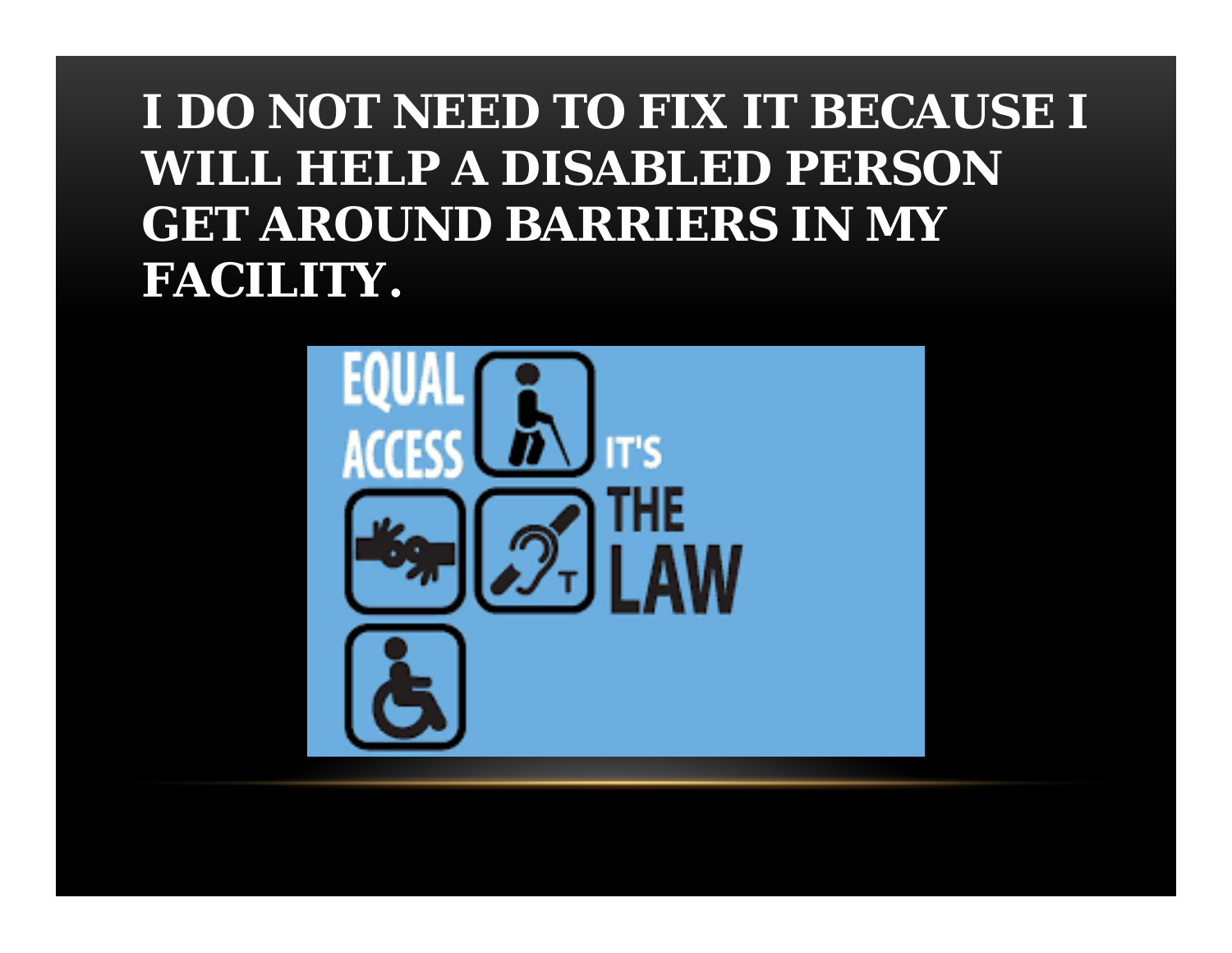## **I HAVE ALWAYS HAD A CLEARLY POSTED "NO PETS" POLICY AT MY ESTABLISHMENT. DO I STILL HAVE TO ALLOW SERVICE ANIMALS?**

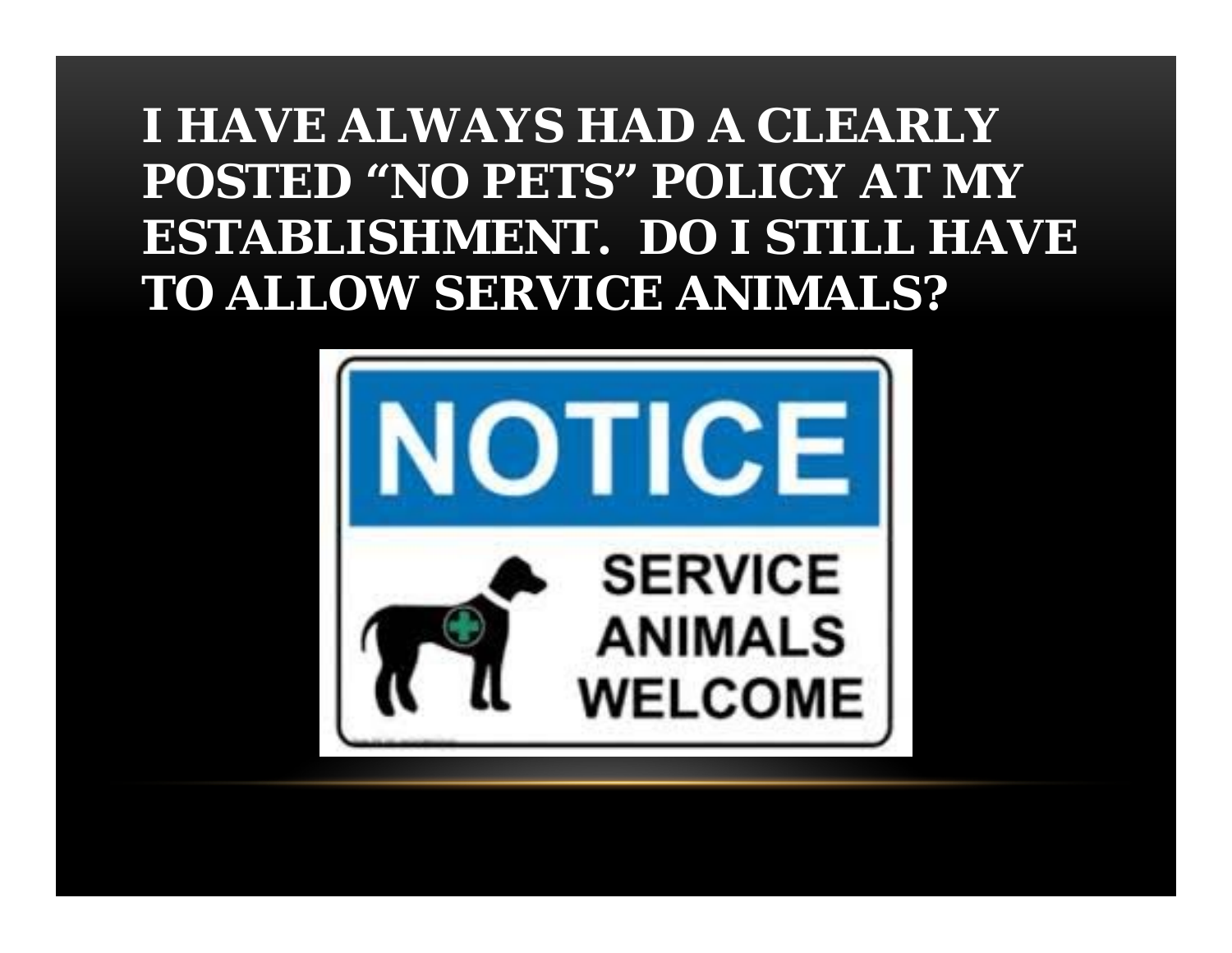#### **I WILL NEVER HIRE A DISABLED PERSON, SO I DON'T HAVE TO COMPLY WITH ANY ACCESSIBILITY REQUIREMENTS.**